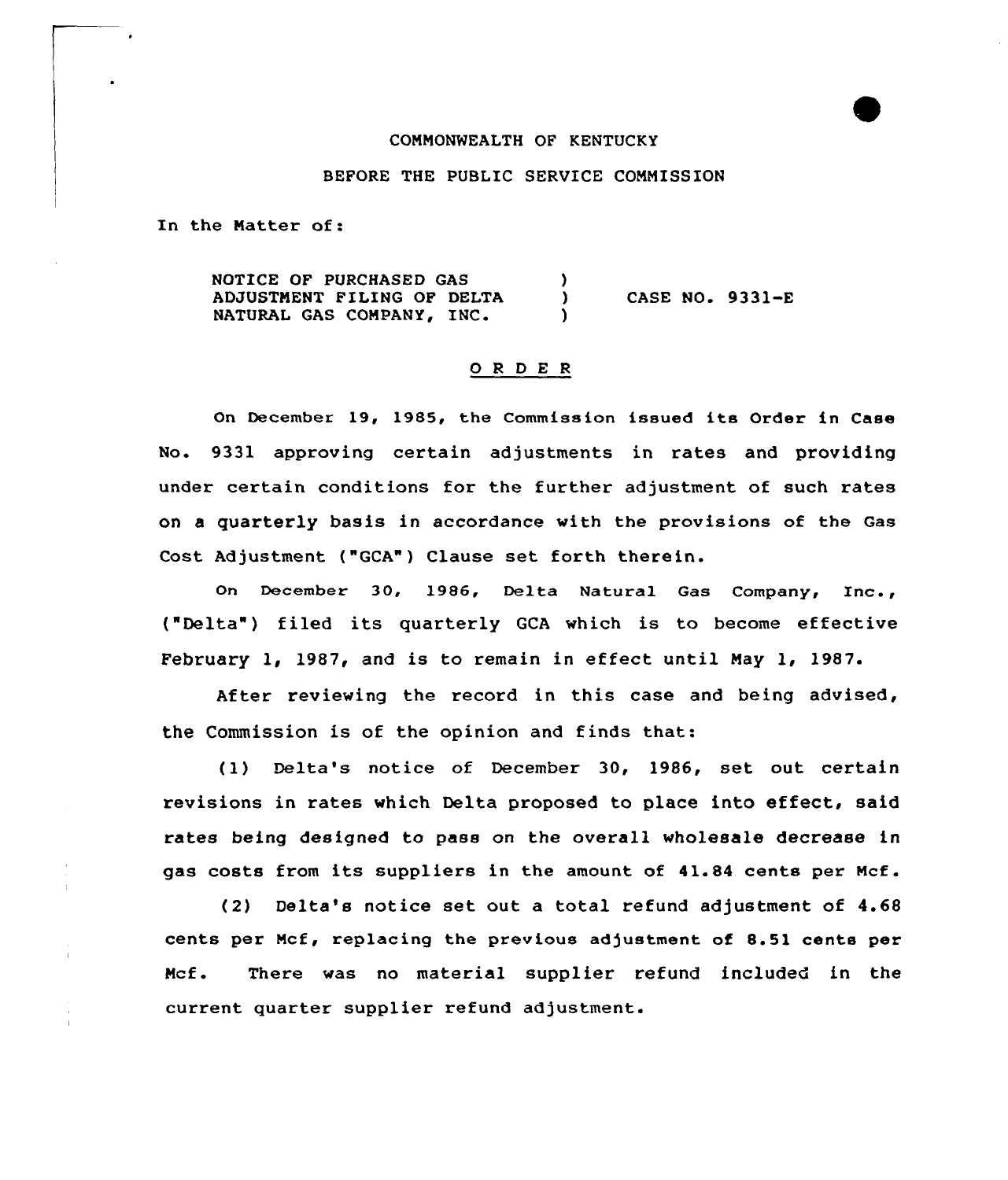{3) Delta's notice set out a current quarter actual adjustment in the amount of 21.71 cents per Mcf to compensate for previous under-recovery of gas cost by the company through the operation of its gas cost recovery procedure.

(4) Delta's notice set out a balance adjustment of 9.55 cents per Ncf to compensate for under-collections which occurred as a result of previous gas cost, refund and balance adjustments.

{5) Delta proposed a gas cost recovery rate in the amount of \$3.2526 per Mcf. This is an increase of S0.0705 per Mcf from the rate previously in effect. The increase represents the combined effect of the supplier decrease, refund, actual and balance adjustments.

{6) Delta's notice reflects the rates as filed by Columbia Gas Transmission Corporation ("Transmission") with the Federal Energy Regulatory Commission ("FERC") in Columbia's general rate case. The PERC has suspended the proposed rates through March 31, 1987. Delta proposes to treat the decrease from Transmission and the subsequent decrease from Wiser as though they were effective February 1, 1987, having chosen to underhill rather than overbill during Transmission's suspension period. The underbilling will be adjusted for in future actual and balance adjustments and should be allowed.

(7) Delta's adjustment in rates contained in the Appendix to this Order under the GCA provisions approved by the Commission in its Order in Case No. 9331 dated December 19, 1985, should be approved to be effective with final meter readings on and after February 1, 1987.

 $-3-$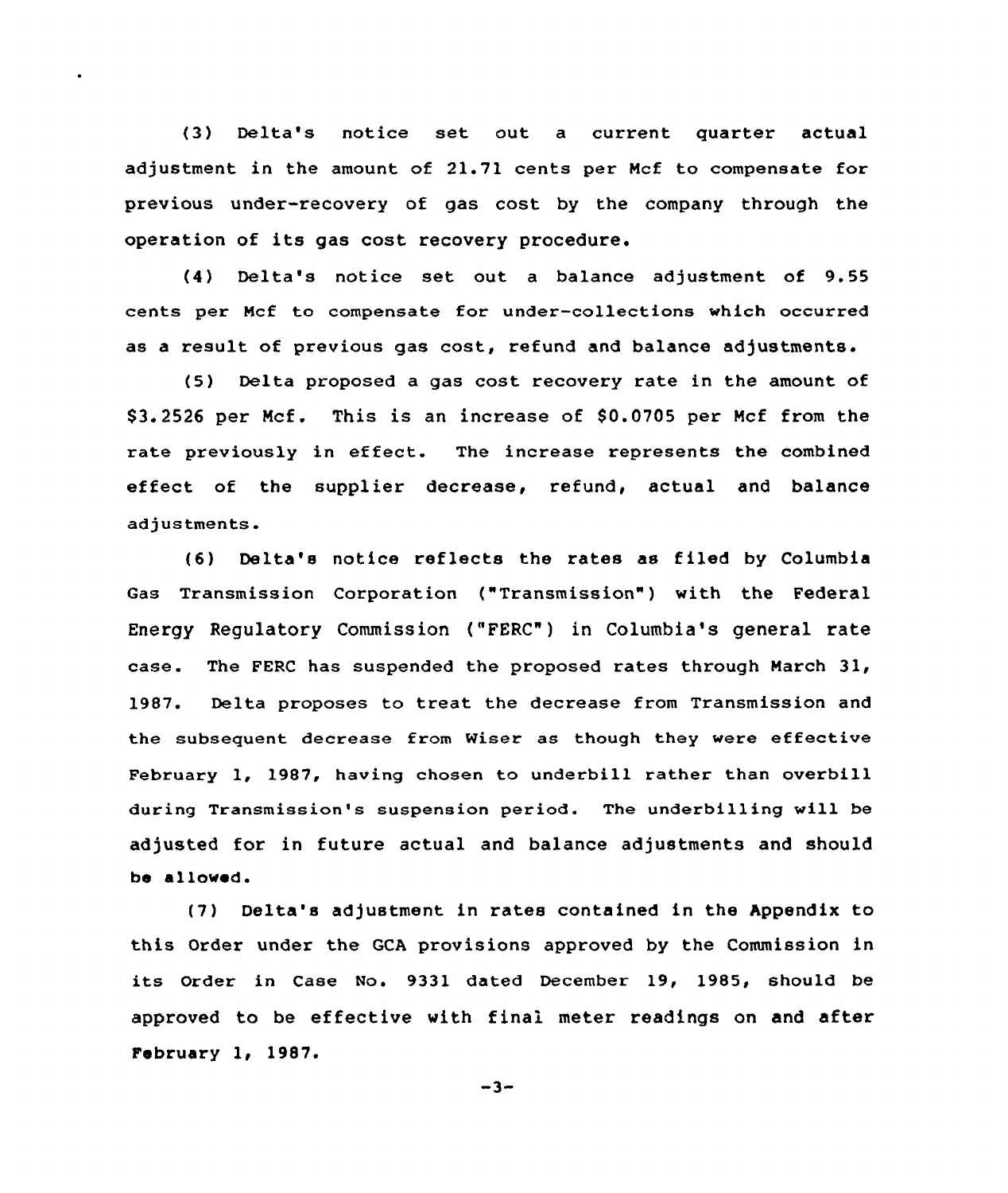IT IS THEREFORE ORDERED that:

(l) The rates in the Appendix to this Order be and they hereby are authorized effective with final meter readings on and after February 1, 1987.

(2) The gas cost recovery rate shall be \$3.2526 per Mcf effective with final meter readings on and after February 1, 1987.

(3) Within 30 days of the date of this Order Delta shall file with this Commission its revised tariffs setting out the rates authorized herein.

Done at Frankfort, Kentucky, this 22nd day of January, 1987.

PUBLIC SERVICE COMMISSION

D. I dan 'Cha i rma <sup>n</sup>

ice Chairman

Williams, Co**missione**r

ATTEST:

-----

Executive Director